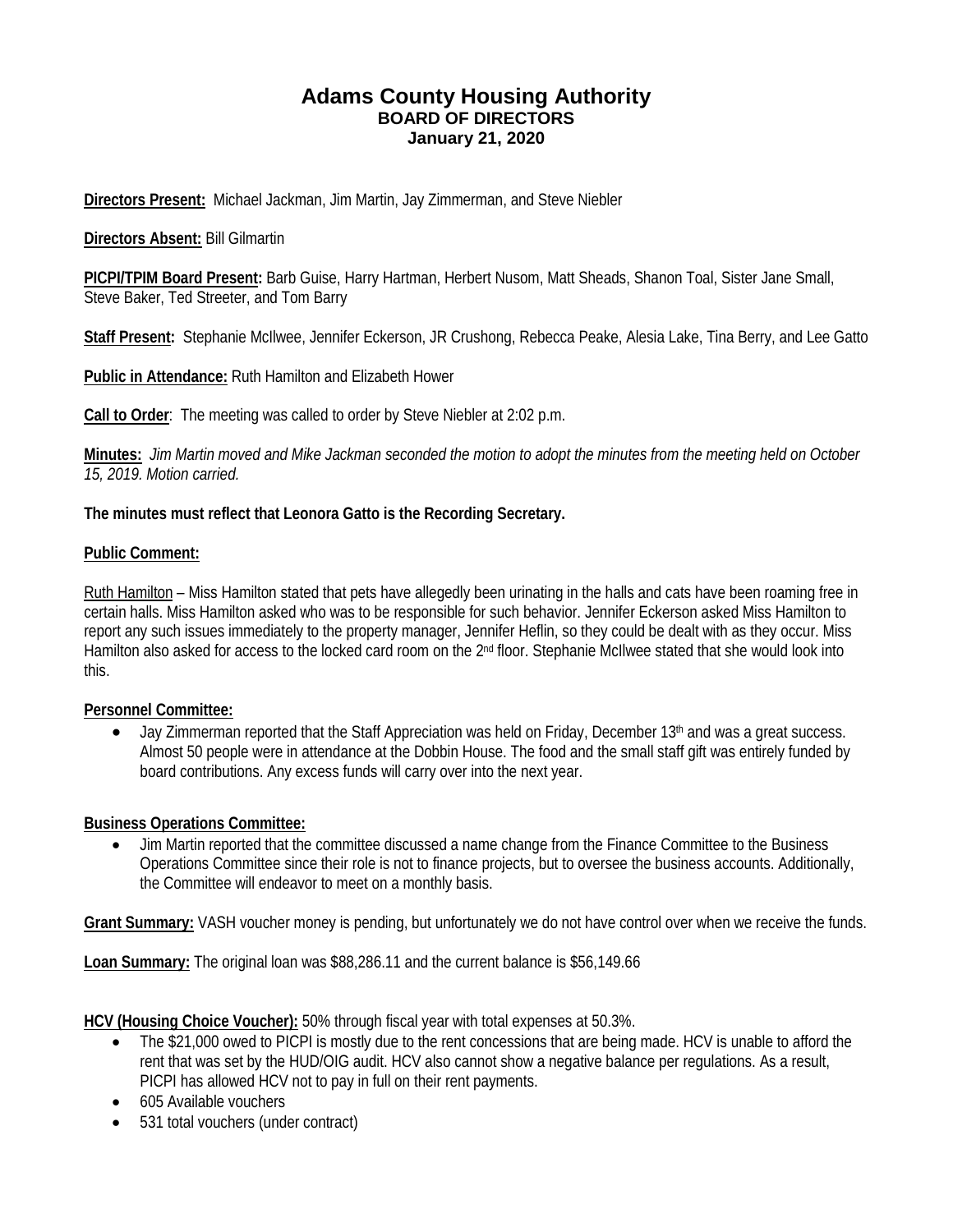- 150 on waiting list
- 31 applicants currently being processed
- 51 new admissions YTD
- 176 Total HQS inspections done
- FSS: 31 participants

**Harold Court:** 50% through fiscal year with total expenses at 43.8%

- 96% occupancy year to date
- Waiting list of 115 applicants
- 3 vacancies

**McIntosh Court:** 50% through fiscal year with total expenses at 36.98%

- 90% occupancy year to date
- Waiting list of 18 applicants
- 1 vacancy

**Supportive Housing Program:** 50% through fiscal year with total expenses at 35.42%

- 100% occupancy year to date
- 0 vacancies

**Management Financials:** 50% through the fiscal year with total expenses at 54.4%

- \$31,777.26 due to PICPI Operating Account.
	- o The legal fees roll over from year to year
- This is the ledger that makes the rent concessions for HCV

## **Communications/Public Relations/ Grant Applications**

- Monthly column in Gettysburg Times on-going
- 10/3 Adams County Housing Trust Fund meeting
- 10/9 Adams County Commissioners' meeting CDBG vote
- 10/15 @Home in Adams County Steering Committee meeting
- 10/24 @Home in Adams County bi-monthly meeting
- 10/26 Drug Takeback drop-off location main office
- 11/6 Independent Living Advisory Council meeting
- 11/14 Flu Shot event for residents/employees
- 12/6 Sqt. Mac Foundation Wreath Project
- 12/9 Teen Angel drop-off /pick-up site for ACCYS Teen Angel sponsors at Misty Ridge
- 12/17 @Home in Adams County Steering Committee meeting
- 12/19 @Home in Adams County bi-monthly meeting

Stephanie's continuing involvement

- Attended PDC board meeting in November
- Named as Vice Chair of the PDC board in December
- Served on Task Force for York County Continuum of Care
- Served on Community Parade Committee
- Attended monthly meetings of Advisory Council for Agency for Aging

## **Old Business:**

• **Update on HUD/OIG Audit**

o Working with Yvonne Stevens who has more flexibility in determining repayments, if any are necessary.

- **Strategic Plan**
	- o Pastor Jay Zimmerman inquired about the status of the Strategic Plan Implementation.